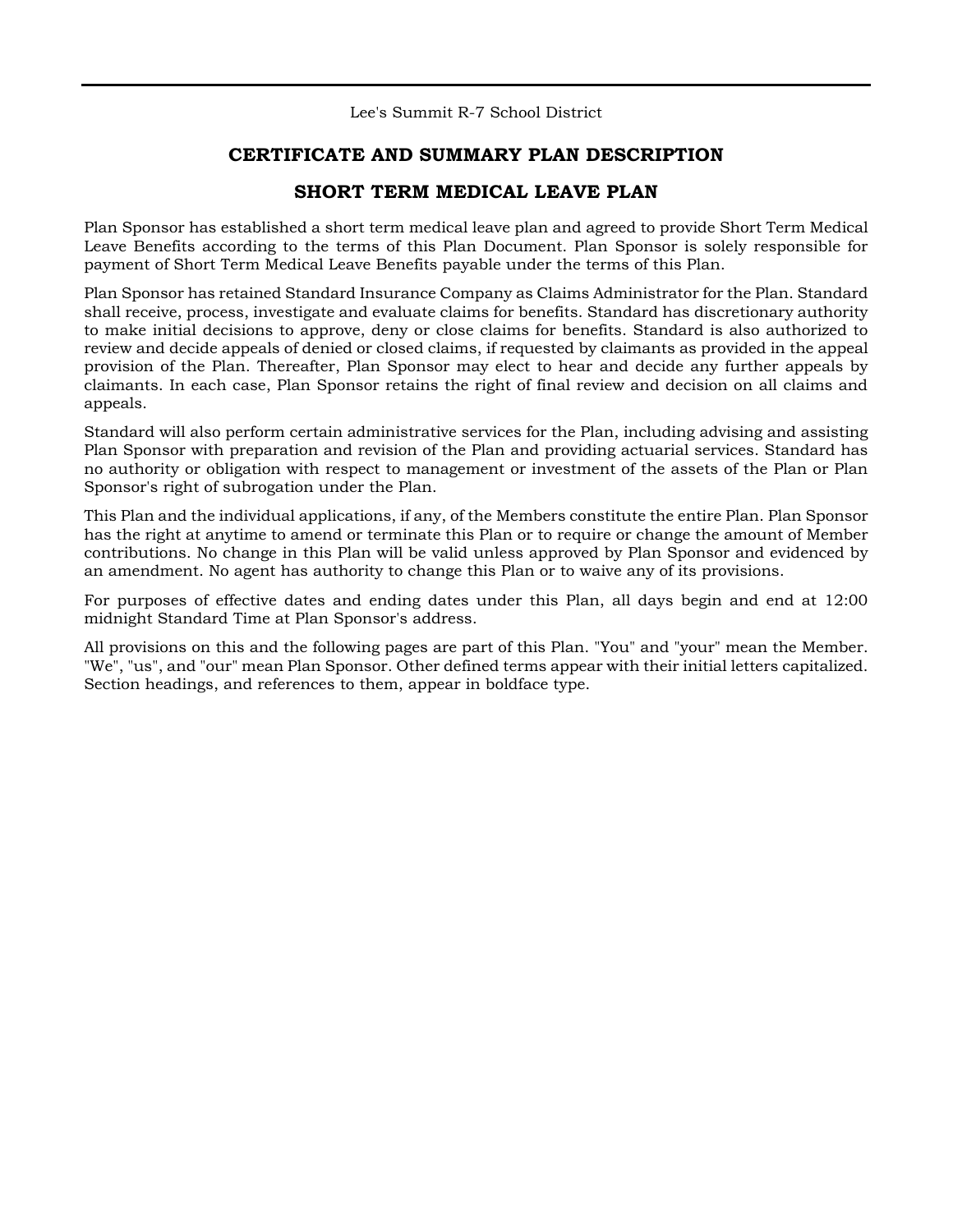# **Table of Contents**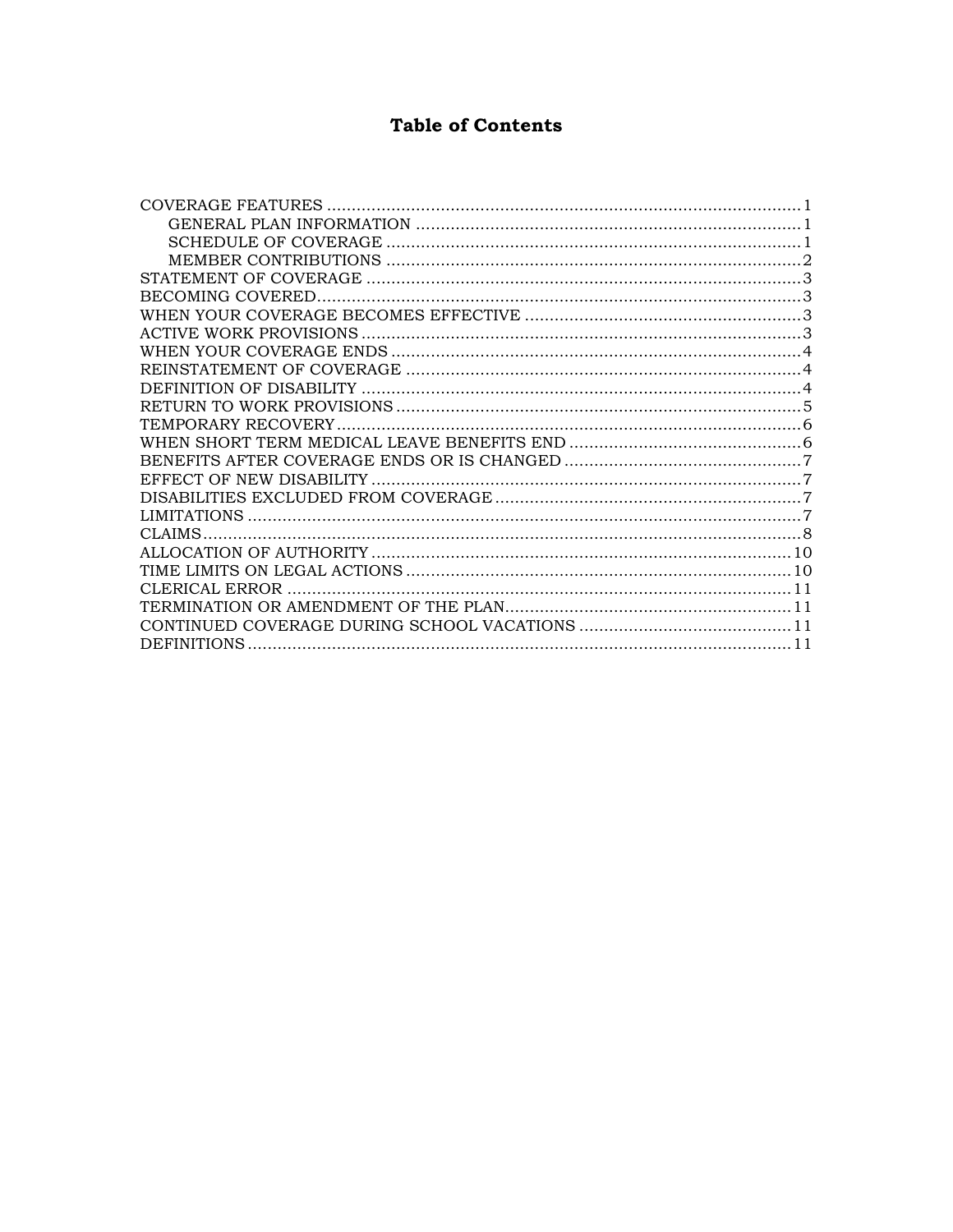## **Index of Defined Terms**

Active Work, Actively At Work, 3 Allowable Periods, 6 ATP Number, 1

Benefit Waiting Period, 1, 11

Claims Administrator, 1 Class Definition, 1

Eligibility Waiting Period, 1 Employer, 11 Employer(s), 1

Hospital, 11

Injury, 11

L.L.C. Owner-Employee, 11

Maximum Benefit Period, 2, 12 Member, 1, 3 Mental Disorder, 12

Noncontributory, 12

P.C. Partner, 12 Physical Disease, 12 Physician, 12 Plan Effective Date, 1 Plan Sponsor, 1 Pregnancy, 12 Prior Plan, 12 Proof Of Loss, 8

Regular Salary, 12

Short Term Medical Leave Benefit, 1, 12 STD Benefit, 1, 12

Temporary Recovery, 6

War, 7 Work Earnings, 5 Working Days, 12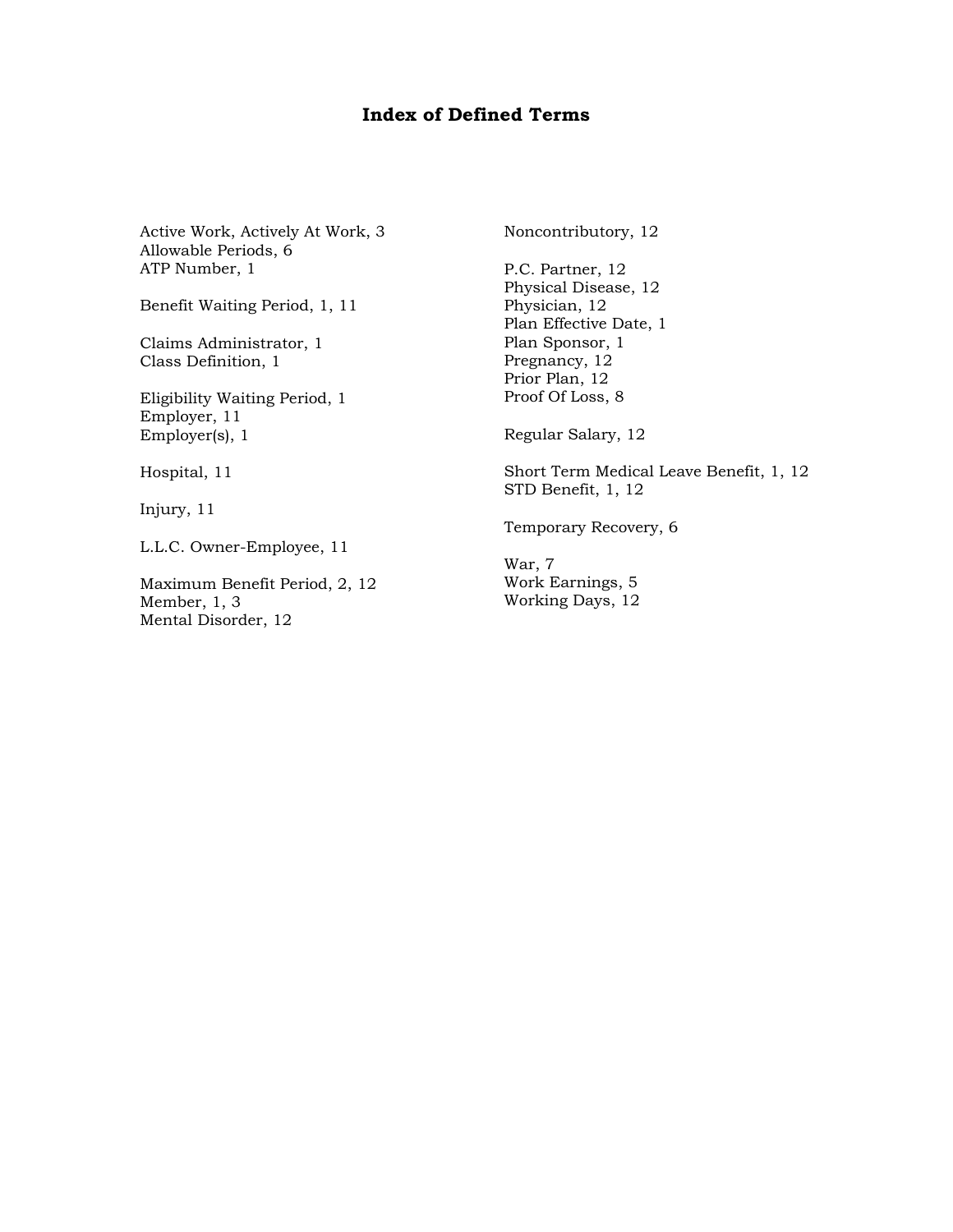#### **COVERAGE FEATURES**

This section contains many of the features of your short term medical leave coverage. Other provisions, including exclusions, limitations, and Deductible Income appear in other sections. Please refer to the text of each section for full details. The Table of Contents and the Index of Defined Terms help locate sections and definitions.

#### GENERAL PLAN INFORMATION

| Plan Sponsor:         | Lee's Summit R-7 School District |
|-----------------------|----------------------------------|
| $Emplover(s)$ :       | Lee's Summit R-7 School District |
| Claims Administrator: | Standard Insurance Company       |
| ATP Number:           | 648787-A                         |
| Plan Effective Date:  | July 1, 2011                     |

Member means:

- 1. A regularly scheduled employee (full-time or part-time) of the Employer who is receiving compensation included in the Employer contract and/or compensation summary;
- 2. Actively At Work at least 10 hours each week (for purposes of the Member definition, Actively At Work will include regularly scheduled days off, holidays, or vacation days, so long as the person is capable of Active Work on those days); and
- 3. A citizen or resident of the United States or Canada.

Member does not include a temporary or seasonal employee, a full-time member of the armed forces of any country, a leased employee, or an independent contractor.

Class Definition: None

## SCHEDULE OF COVERAGE

Eligibility Waiting Period: You are eligible after having worked 90 contract and/or compensation working days as a Member.

Eligibility Waiting Period means the period you must be a Member before you become eligible for coverage.

| Short Term Medical Leave Benefit:                                              | 100% of your Regular Salary                                                                                                                     |
|--------------------------------------------------------------------------------|-------------------------------------------------------------------------------------------------------------------------------------------------|
| Benefit Waiting Period:                                                        | The longer of (a) the period of sick leave for which you are<br>eligible under the Employer's sick leave plan, and (b) one of<br>the following: |
| For Noncontributory insurance:                                                 |                                                                                                                                                 |
| For Disability caused by<br>accidental Injury:                                 | 10 consecutive or non-consecutive Working Days                                                                                                  |
| For Disability caused by Physical<br>Disease, Pregnancy or Mental<br>Disorder: | 10 consecutive or non-consecutive Working Days                                                                                                  |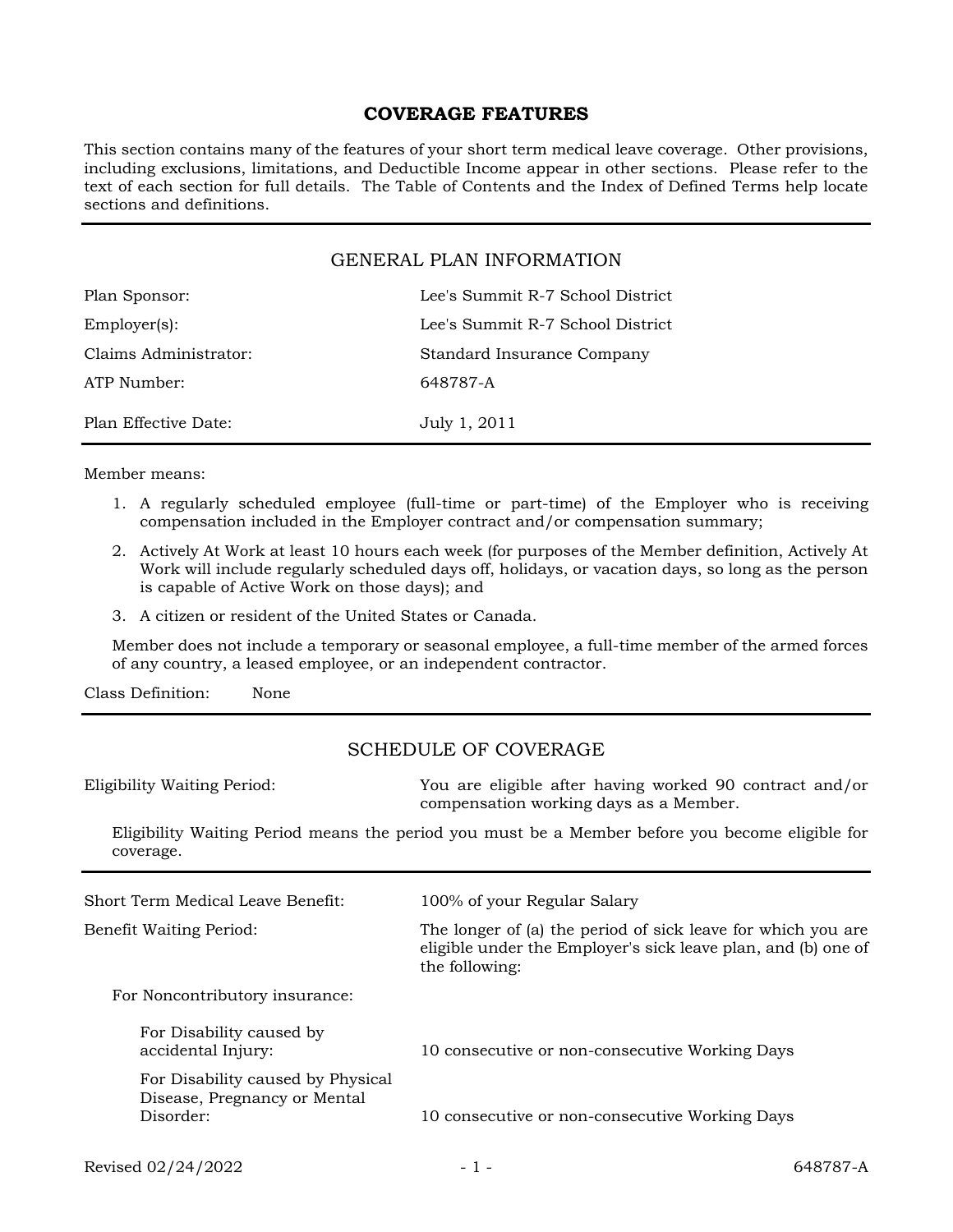## MEMBER CONTRIBUTIONS

Coverage is: Noncontributory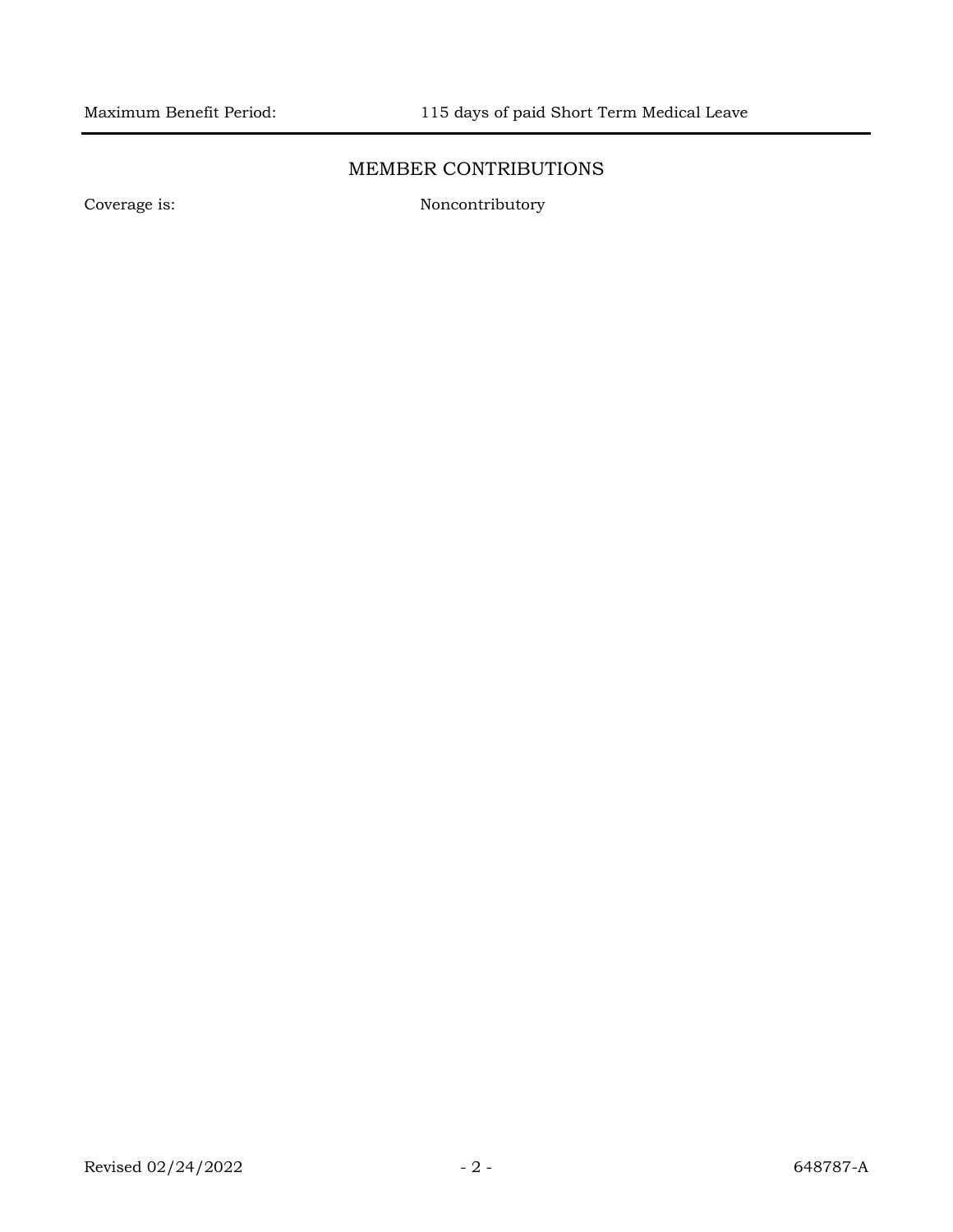#### **STATEMENT OF COVERAGE**

If you become Disabled while covered under the Plan, we will pay Short Term Medical Leave Benefits according to the terms of the Plan after we receive Proof Of Loss satisfactory to us.

**(ASO) ST.IC.OT.1X**

### **BECOMING COVERED**

To become covered you must be a Member, complete your Eligibility Waiting Period, and meet the requirements in **Active Work Provisions** and **When Your Coverage Becomes Effective**.

You are a Member if you are:

- 1. A regularly scheduled employee (full-time or part-time) of the Employer who is receiving compensation included in the Employer contract and/or compensation summary;
- 2. Actively At Work at least 10 hours each week (for purposes of the Member definition, Actively At Work will include regularly scheduled days off, holidays, or vacation days, so long as you are capable of Active Work on those days); and
- 3. A citizen or resident of the United States or Canada.

You are not a Member if you are a temporary or seasonal employee, a full-time member of the armed forces of any country, a leased employee, or an independent contractor.

Eligibility Waiting Period means the period you must be a Member before you become eligible for coverage. Your Eligibility Waiting Period is shown in the **Coverage Features.**

**(ASO\_VAR MBR DEF) ST.BI.OT.1X**

### **WHEN YOUR COVERAGE BECOMES EFFECTIVE**

A. When Coverage Becomes Effective

Subject to the **Active Work Provisions**, your coverage becomes effective as follows:

Noncontributory Coverage

Noncontributory coverage not subject to Medical History becomes effective on the date you become eligible.

**(VAR EOI\_ASO\_WITH 60 DAY PD) ST.EF.OT.3X**

### **ACTIVE WORK PROVISIONS**

A. Active Work Requirement

You must be capable of Active Work on the day before the scheduled effective date of your coverage or your coverage will not become effective as scheduled. If you are incapable of Active Work because of Physical Disease, Injury, Pregnancy or Mental Disorder on the day before the scheduled effective date of your coverage, your coverage will not become effective until the day after you complete one full day of Active Work as an eligible Member.

Active Work and Actively At Work mean performing with reasonable continuity the Material Duties of your Own Occupation at your Employer's usual place of business.

B. Changes In Coverage

This Active Work requirement also applies to any increase in your coverage.

**(ASO) ST.AW.OT.1**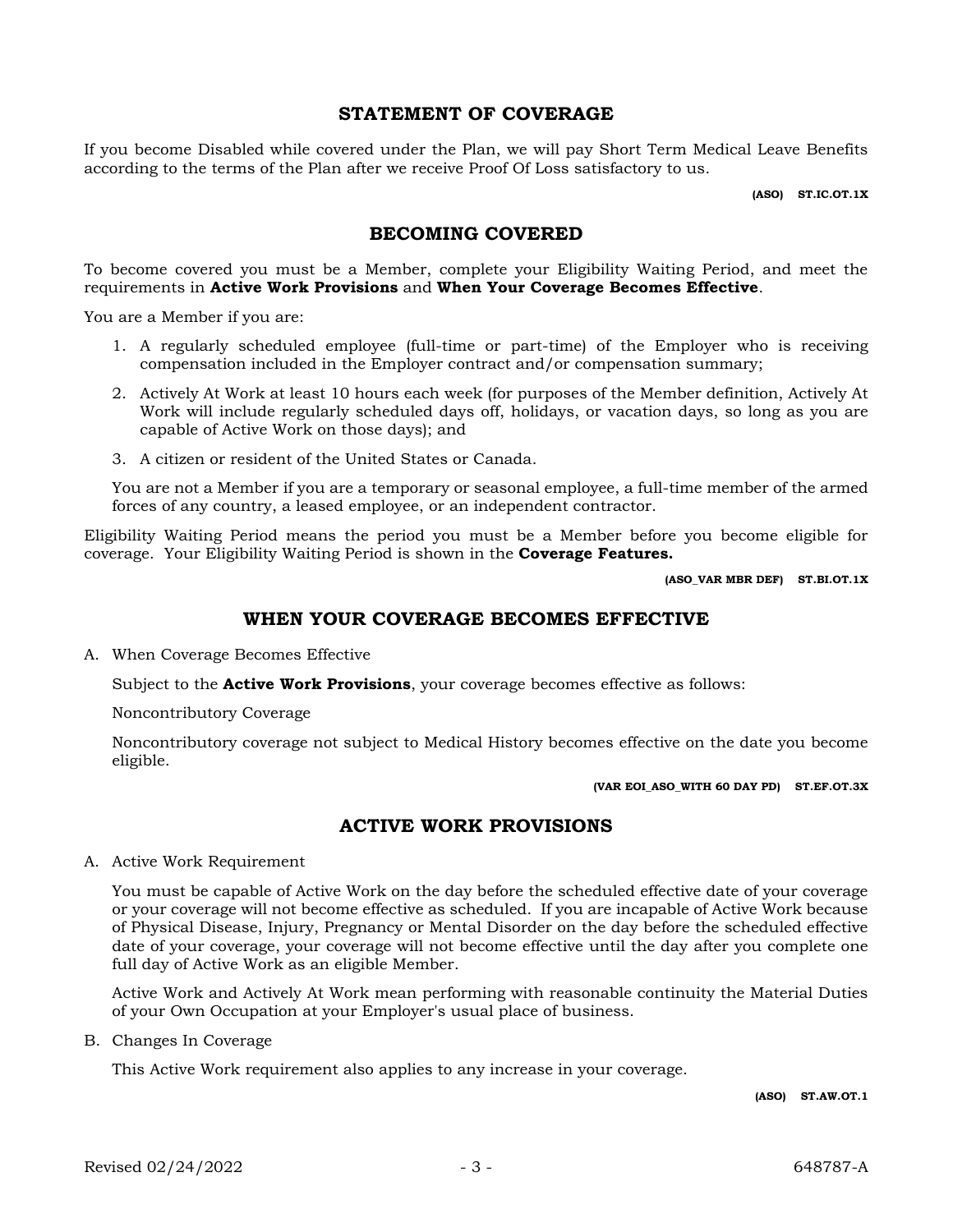### **WHEN YOUR COVERAGE ENDS**

Your coverage ends automatically on the earliest of:

- 1. The date the last period ends for which a contribution was made for your coverage.
- 2. The date the Plan terminates.
- 3. The date your employment terminates.
- 4. The date you cease to be a Member. However, your coverage will be continued during the following periods when you are absent from Active Work, unless it ends under any of the above.
	- a. During the first 90 days of a temporary or indefinite administrative or involuntary leave of absence or sick leave, provided your Employer is paying you at least the same Regular salary paid to you immediately before you ceased to be a Member. A period when you are absent from Active Work as part of a severance or other employment termination agreement is not a leave of absence, even if you are receiving the same Regular Salary.
	- b. During a leave of absence if continuation of your coverage under the Plan is required by a statemandated family or medical leave act or law.
	- c. During any other temporary leave of absence approved by your Employer in advance and in writing and scheduled to last 30 days or less. A period of Disability is not a leave of absence.
	- d. During the Benefit Waiting Period and while Short Term Medical Leave Benefits are payable.

**(ASO) ST.EN.OT.1X**

## **REINSTATEMENT OF COVERAGE**

If your coverage ends, you may become covered again as a new Member. However, the following will apply:

- 1. If you cease to be a Member because of a Disability that is not covered solely because of the exclusion for work related Disabilities, your coverage will end. However, if you become a Member again immediately after workers' compensation temporary benefits end, the Eligibility Waiting Period will be waived.
- 2. If your coverage ends because you cease to be a Member for any reason other than item 1 above, and if you become a Member again within 90 days, the Eligibility Waiting Period will be waived.
- 3. If your coverage ends because you are on a federal or state-mandated family or medical leave of absence, and you become a Member again immediately following the period allowed, your coverage will be reinstated pursuant to the federal or state-mandated family or medical leave act or law.
- 4. In no event will coverage be retroactive.

**(ASO\_NONOCC) ST.RE.OT.4**

### **DEFINITION OF DISABILITY**

You are Disabled if you meet the following Own Occupation definition of Disability.

You are required to be Disabled only from your Own Occupation. You are Disabled from your Own Occupation if, as a result of Physical Disease, Injury, Pregnancy or Mental Disorder:

- 1. You are unable to perform with reasonable continuity the Material Duties of your Own Occupation; and
- 2. You suffer a loss of at least 20% in your Regular Salary when working in your Own Occupation.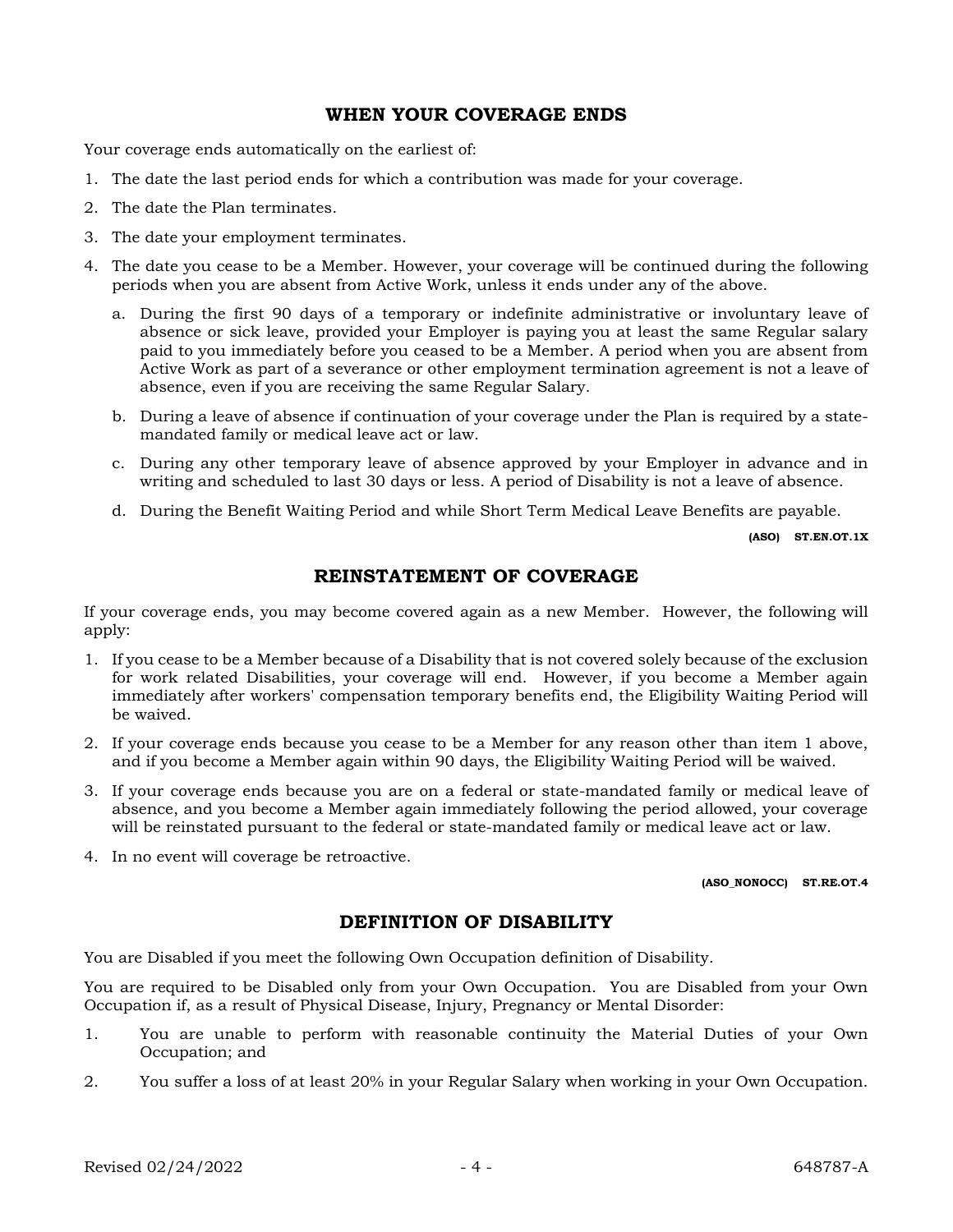Note: You are not Disabled merely because your right to perform your Own Occupation is restricted, including a restriction or loss of license.

You may work in another occupation while you meet the Own Occupation definition of Disability. However, you will no longer be Disabled when your Work Earnings from another occupation exceed 80% of your Regular Salary.

Own Occupation means any employment, business, trade, profession, calling or vocation that involves Material Duties of the same general character as the occupation you are regularly performing for your Employer when Disability begins. In determining your Own Occupation, we are not limited to looking at the way you perform your job for your Employer, but we may also look at the way the occupation is generally performed in the national economy. If your Own Occupation involves the rendering of professional services and you are required to have a professional or occupational license in order to work, your Own Occupation is as broad as the scope of your license.

Material Duties means the essential tasks, functions and operations, and the skills, abilities, knowledge, training and experience, generally required by employers from those engaged in a particular occupation, that cannot be reasonably modified or omitted. In no event will we consider working an average of more than 40 hours per week to be a Material Duty.

#### **(WITH 40\_WITH PARTL) ST.DD.OT.1SX**

### **RETURN TO WORK PROVISIONS**

A. Return To Work Responsibility

No Short Term Medical Leave Benefits will be paid for any period of Disability when you are able to work in your Own Occupation and able to earn at least 20% of your Regular Salary, but you elect not to work.

B. Return To Work Incentive

You may serve your Benefit Waiting Period while working if you meet the Own Occupation definition of Disability.

C. Work Earnings Definition

Work Earnings means your gross weekly earnings from work you perform while Disabled, plus the earnings you could receive if you worked as much as you are able to, considering your Disability, in work that is reasonably available in your Own Occupation. Work Earnings includes sick pay, vacation pay, annual or personal leave pay or other salary continuation earned or accrued while working.

Earnings from work you perform will be included in Work Earnings when you have the right to receive them. If you are paid in a lump sum or on a basis other than weekly, we will prorate your Work Earnings over the period of time to which they apply. If no period of time is stated, we will use a reasonable one.

In determining your Work Earnings we:

- 1. Will use the financial accounting method you use for income tax purposes, if you use that method on a consistent basis.
- 2. Will not be limited to the taxable income you report to the Internal Revenue Service.
- 3. May ignore expenses under section 179 of the IRC as a deduction from your gross earnings.
- 4. May ignore depreciation as a deduction from your gross earnings.
- 5. May adjust the financial information you give us in order to clearly reflect your Work Earnings.

If we determine that your earnings vary substantially from week to week, we may determine your Work Earnings by averaging your earnings over the most recent four-week period. You will no longer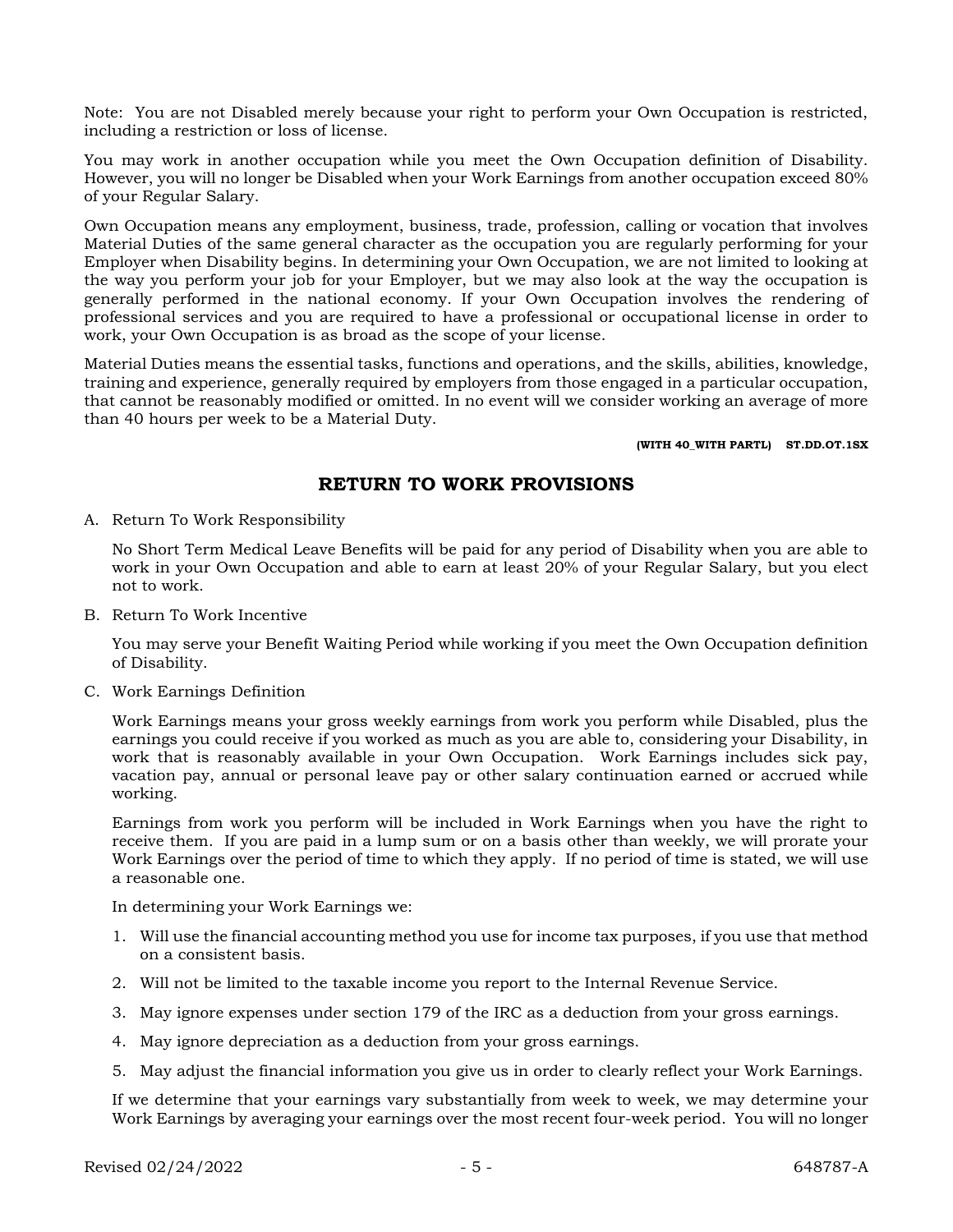be Disabled when your average Work Earnings over the last four weeks exceed 80% of your Regular Salary.

#### **ST.RW.OT.1X**

## **TEMPORARY RECOVERY**

You may temporarily recover from your Disability during the Maximum Benefit Period, and then become Disabled again from the same cause or causes, without having to serve a new Benefit Waiting Period. Temporary Recovery means you cease to be Disabled for no longer than the applicable allowable period. See **Definition Of Disability**.

A. Allowable Period

Employees with conditions that cause sporadic absences or who temporarily recover from a condition and then become disabled again from the same cause or causes may receive medical leave without having to serve a new Waiting Period as long as the absence occurs within 180 Working Days of the first Short Term Medical Leave day. Once an employee has Returned To Work for more than 180 Working Days, a new Waiting Period will begin before an employee may receive Short Term Medical Leave for the same or a related Disability.

B. Effect Of Temporary Recovery

If your Temporary Recovery does not exceed the Allowable Period, the following will apply.

- 1. The Regular Salary used to determine your Short Term Medical Leave Benefit will not change.
- 2. The period of Temporary Recovery will count towards your Temporary Recovery Allowable Period.
- 3. No Short Term Medical Leave Benefits will be payable for the period of Temporary Recovery.
- 4. No Short Term Medical Leave Benefits will be payable after benefits become payable to you under any other disability coverage plan under which you become covered during your period of recovery.
- 5. Except as stated above, the provisions of the Plan will be applied as if there had been no interruption of your Disability.

**(ASO) ST.TR.OT.2X**

## **WHEN SHORT TERM MEDICAL LEAVE BENEFITS END**

Your Short Term Medical Leave Benefits end automatically on the earliest of:

- 1. The date you are no longer Disabled.
- 2. The date your Maximum Benefit Period ends.
- 3. The date you die.
- 4. The date benefits become payable to you under any other disability plan under which you become covered through employment during a period of Temporary Recovery.
- 5. The date you fail to provide proof of continued Disability and entitlement to Short Term Medical Leave Benefits.
- 6. The date your employment terminates.

**(ASO\_REV LTD LIM) ST.BE.OT.3X**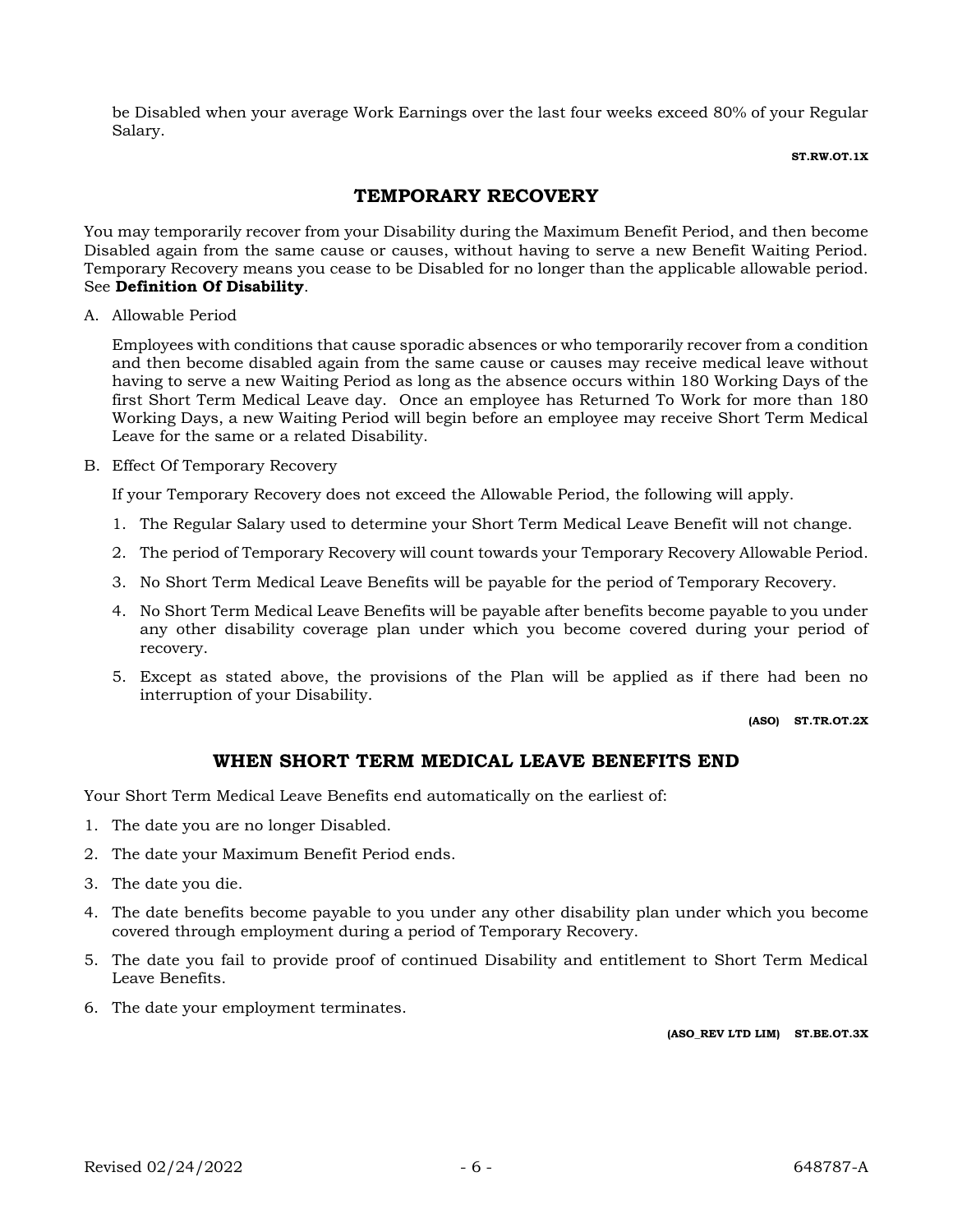#### **BENEFITS AFTER COVERAGE ENDS OR IS CHANGED**

During each period of continuous Disability, we will pay Short Term Medical Leave Benefits according to the terms of the Plan in effect on the date you become Disabled. Your right to receive Short Term Medical Leave Benefits will not be affected by:

- 1. Any amendment to the Plan that is effective after you become Disabled; or
- 2. Termination of the Plan after you become Disabled.

**ST.BA.OT.1X**

#### **EFFECT OF NEW DISABILITY**

If a period of Disability is extended by a new cause while Short Term Medical Leave Benefits are payable, Short Term Medical Leave Benefits will continue while you remain Disabled. However, 1 and 2 below will apply.

- 1. Short Term Medical Leave Benefits will not continue beyond the end of the original Maximum Benefit Period.
- 2. All provisions of the Plan, including the **Disabilities Excluded From Coverage** and **Limitations**  sections, will apply to the new cause of Disability.

**(ASO) ST.ND.OT.1X**

### **DISABILITIES EXCLUDED FROM COVERAGE**

#### A. War

You are not covered for a Disability caused or contributed to by War or any act of War. War means declared or undeclared war, whether civil or international, and any substantial armed conflict between organized forces of a military nature.

B. Intentionally Self-Inflicted Injury

You are not covered for a Disability caused or contributed to by an intentionally self-inflicted Injury, while sane or insane.

C. Work Related

You are not covered for a Disability arising out of or in the course of any employment for wage or profit.

D. Violent Or Criminal Conduct

You are not covered for a Disability caused or contributed to by your committing or attempting to commit an assault or felony, or actively participating in a violent disorder or riot. Actively participating does not include being at the scene of a violent disorder or riot while performing your official duties.

**(NONOCC) ST.XD.OT.1X**

#### **LIMITATIONS**

A. Care Of A Physician

You must be under the ongoing care of a Physician in the appropriate specialty as determined by us during the Benefit Waiting Period. No Short Term Medical Leave Benefits will be paid for any period of Disability when you are not under the ongoing care of a Physician in the appropriate specialty as determined by us.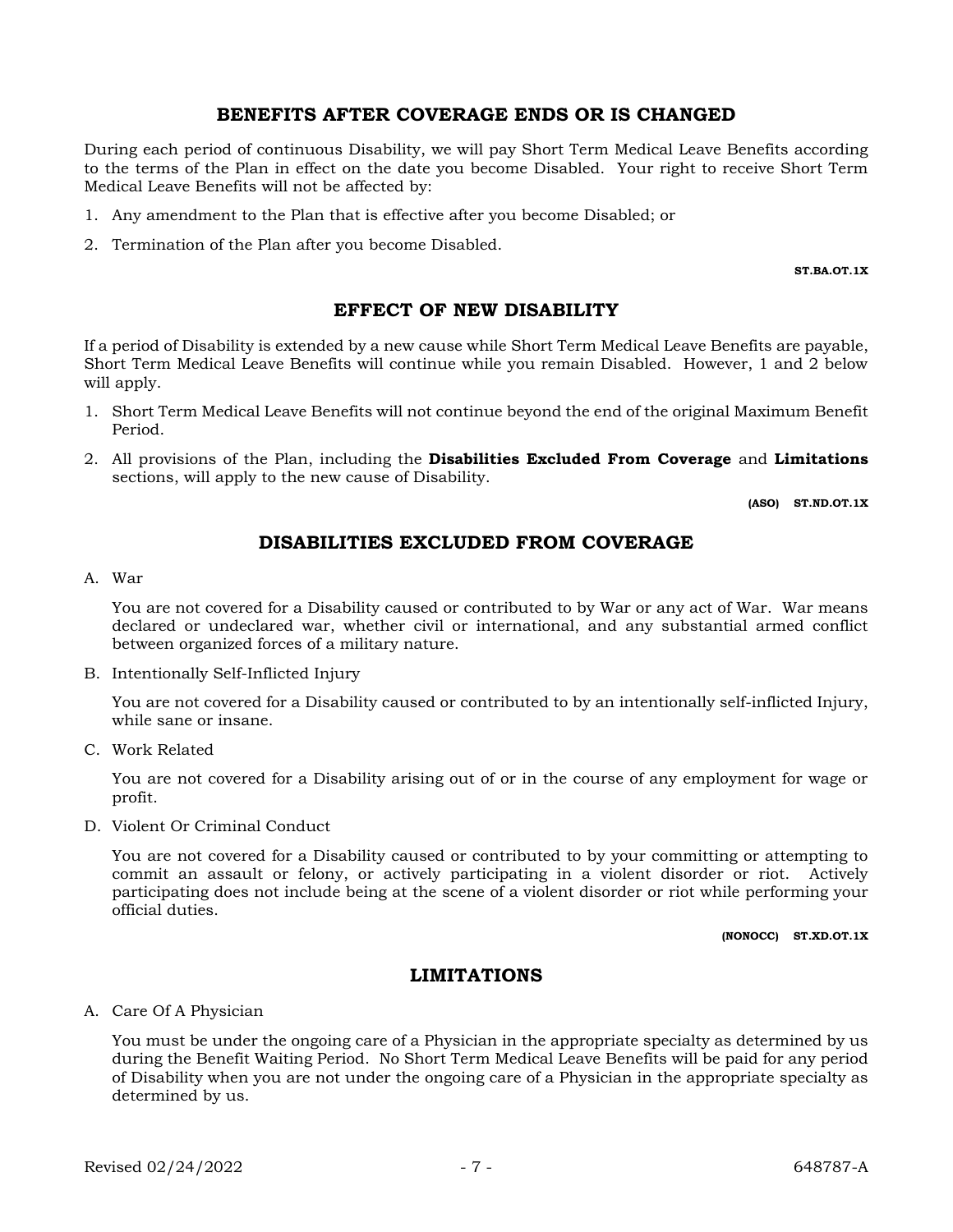B. Occupational Benefits

No Short Term Medical Leave Benefits will be paid for any period when you are eligible to receive benefits for your Disability under a workers' compensation law or similar law. If your claim for these benefits is accepted, compromised or settled (whether disputed or undisputed), you must repay us for the full amount of any payments we make to you while your claim for occupational benefits is pending.

C. Paid Sick Leave Or Other Salary Continuation

No Short Term Medical Leave Benefits will be paid for any period when you are receiving paid sick leave pay, annual or personal leave pay, or other salary continuation, including donated amounts, (but not vacation pay) from your Employer.

D. Imprisonment

No Short Term Medical Leave Benefits will be paid for any period of Disability when you are confined for any reason in a penal or correctional institution.

E. Return To Work Responsibility

No Short Term Medical Leave Benefits will be paid for any period of Disability when you are able to work in your Own Occupation and able to earn at least 20% of your Regular Salary, but you elect not to work.

F. Rehabilitation Program

No Short Term Medical Leave Benefits will be paid for any period of Disability when you are not participating in good faith in a plan, program or course of medical treatment or vocational training or education approved by us unless your Disability prevents you from participating.

#### **(ASO\_NONOCC\_RTW RSP\_MAND REHB) ST.LM.OT.1X**

### **CLAIMS**

A. Filing A Claim

Claims should be filed on our forms. If you do not receive our forms within 15 days after you ask for them, you may submit your claim in a letter to us. The letter should include the date Disability began, and the cause and nature of the Disability.

B. Time Limits On Filing Proof Of Loss

You must give us Proof Of Loss within 90 days after the end of the Benefit Waiting Period. If you cannot do so, you must give it to us as soon as reasonably possible, but not later than one year after that 90-day period. If Proof Of Loss is filed outside these time limits, your claim will be denied. These limits will not apply while you lack legal capacity.

C. Proof Of Loss

Proof Of Loss means written proof that you are Disabled and entitled to Short Term Medical Leave Benefits. Proof Of Loss must be provided at your expense.

For claims of Disability due to conditions other than Mental Disorders, we may require proof of physical impairment that results from anatomical or physiological abnormalities which are demonstrable by medically acceptable clinical and laboratory diagnostic techniques.

D. Documentation

Completed claims statements, a signed authorization for us to obtain information, and any other items we may reasonably require in support of a claim must be submitted at your expense. If the required documentation is not provided within 30 days after we mail our request, your claim may be denied.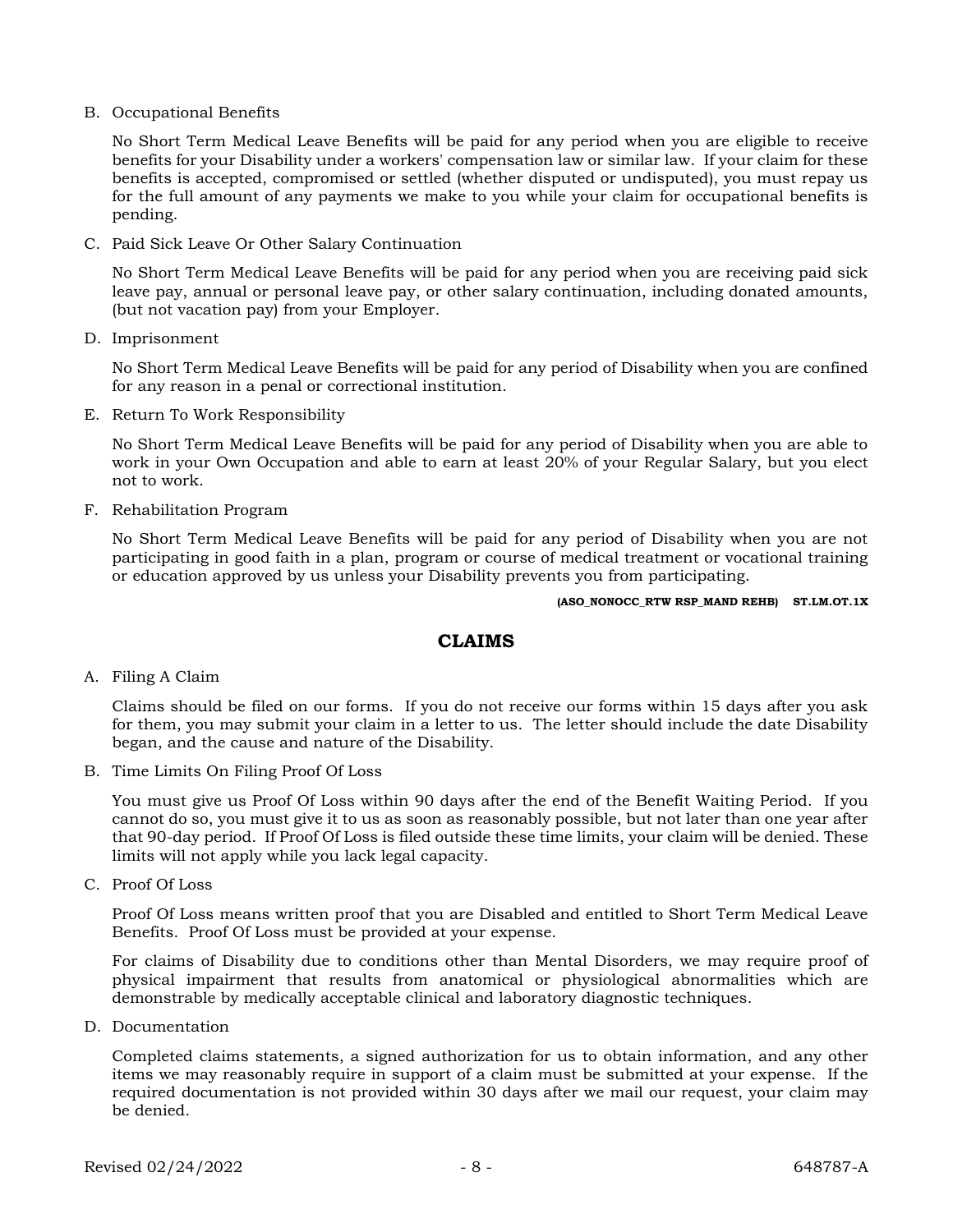E. Investigation Of Claim

We may investigate your claim at any time.

At our expense, we may have you examined at reasonable intervals by specialists of our choice. We may deny or suspend Short Term Medical Leave Benefits if you fail to attend an examination or cooperate with the examiner.

F. Time Of Payment

We will pay Short Term Medical Leave Benefits within 60 days after you satisfy Proof Of Loss.

Short Term Medical Leave Benefits will be paid to you on your normal payroll dates. Short Term Medical Leave Benefits remaining unpaid at your death will be paid to your estate.

G. Notice Of Decision On Claim

We will evaluate your claim promptly after you file it. Within 45 days after we receive your claim we will send you: (a) a written decision on your claim; or (b) a notice that we are extending the period to decide your claim for 30 days. Before the end of this extension period we will send you: (a) a written decision on your claim; or (b) a notice that we are extending the period to decide your claim for an additional 30 days. If an extension is due to your failure to provide information necessary to decide the claim, the extended time period for deciding your claim will not begin until you provide the information or otherwise respond.

If we extend the period to decide your claim, we will notify you of the following: (a) the reasons for the extension; (b) when we expect to decide your claim; (c) an explanation of the standards on which entitlement to benefits is based; (d) the unresolved issues preventing a decision; and (e) any additional information we need to resolve those issues.

If we request additional information, you will have 30 days to provide the information. If you do not provide the requested information within 30 days, we may decide your claim based on the information we have received.

If we deny any part of your claim, you will receive a written notice of denial containing:

- a. The reasons for our decision.
- b. Reference to the parts of the Plan on which our decision is based.
- c. A description of any additional information needed to support your claim.
- d. Information concerning your right to a review of our decision.
- H. Review Procedure

If all or part of a claim is denied, you may request a review. You must request a review in writing within 45 days after receiving notice of the denial.

You may send us written comments or other items to support your claim. You may review and receive copies of any non-privileged information that is relevant to your request for review. There will be no charge for such copies. You may request the names of medical or vocational experts who provided advice to us about your claim.

The person conducting the review will be someone other than the person who denied the claim and will not be subordinate to that person. The person conducting the review will not give deference to the initial denial decision. If the denial was based on a medical judgment, the person conducting the review will consult with a qualified health care professional. This health care professional will be someone other than the person who made the original medical judgment and will not be subordinate to that person. Our review will include any written comments or other items you submit to support your claim.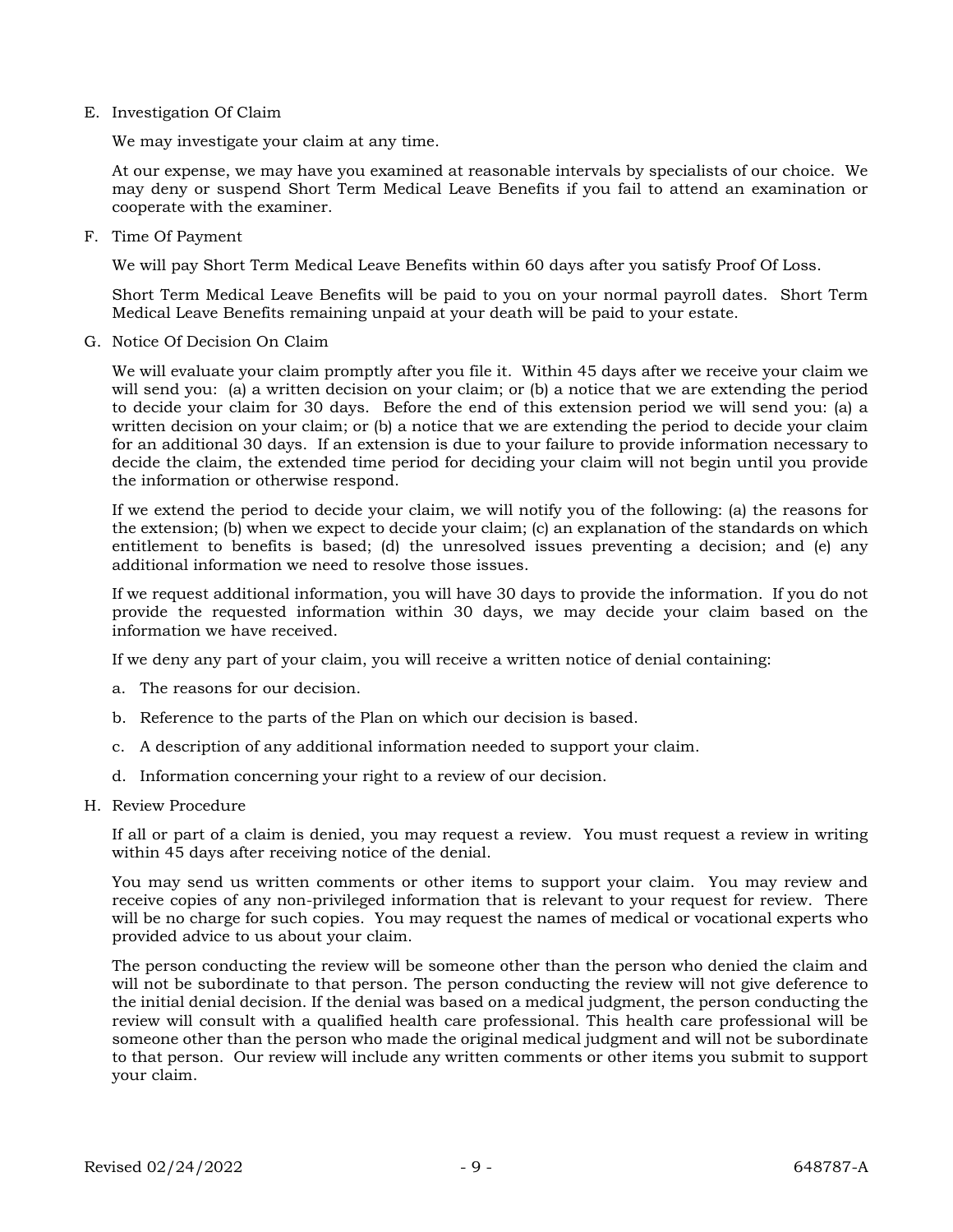We will review your claim promptly after we receive your request. Within 45 days after we receive your request for review we will send you: (a) a written decision on review; or (b) a notice that we are extending the review period for 45 days. If the extension is due to your failure to provide information necessary to decide the claim on review, the extended time period for review of your claim will not begin until you provide the information or otherwise respond.

If we extend the review period, we will notify you of the following: (a) the reasons for the extension; (b) when we expect to decide your claim on review; and (c) any additional information we need to decide your claim.

If we request additional information, you will have 30 days to provide the information. If you do not provide the requested information within 30 days, we may conclude our review of your claim based on the information we have received.

If we deny any part of your claim on review, you will receive a written notice of denial containing:

- a. The reasons for our decision.
- b. Reference to the parts of the Plan on which our decision is based.
- c. Information concerning your right to receive, free of charge, copies of non-privileged documents and records relevant to your claim.
- I. Assignment

The rights and benefits under the Plan are not assignable.

**(ASO\_REV PUB WRDG) ST.CL.OT.2**

## **ALLOCATION OF AUTHORITY**

We have full and exclusive authority to control and manage the Plan, to administer claims, and to interpret the Plan and resolve all questions arising in its administration, interpretation, and application of the Plan.

Our authority includes, but is not limited to:

- 1. The right to resolve all matters when a review has been requested;
- 2. The right to establish and enforce rules and procedures for the administration of the Plan and any claim under it;
- 3. The right to determine:
	- a. Eligibility for coverage;
	- b. Entitlement to benefits;
	- c. The amount of benefits payable;
	- d. The sufficiency and the amount of information we may reasonably require to determine a., b., or c., above.

Subject to the review procedures of the Plan, any decision we make in the exercise of our authority is conclusive and binding.

**(ASO) ST.AL.OT.2**

### **TIME LIMITS ON LEGAL ACTIONS**

No action at law or in equity may be brought until 60 days after you have given us Proof Of Loss. No such action may be brought more than three years after the earlier of:

1. The date we receive Proof Of Loss; and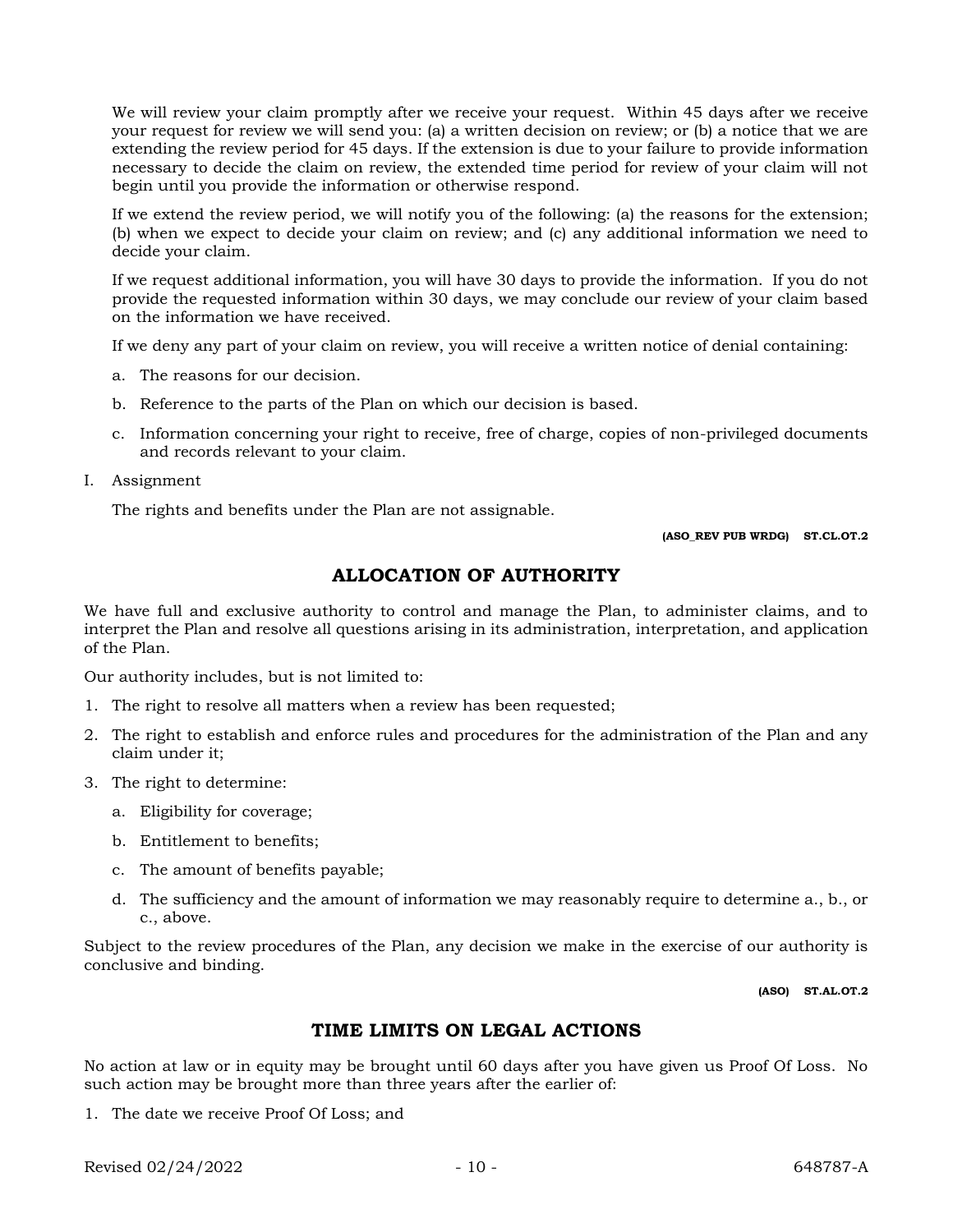2. The time within which Proof Of Loss is required to be given.

### **CLERICAL ERROR**

Clerical error by us, your Employer, Claims Administrator, or their respective employees or representatives will not:

- 1. Cause a person to become covered.
- 2. Invalidate coverage under the Plan otherwise validly in force.
- 3. Continue coverage under the Plan otherwise validly terminated.

**(ASO) ST.CE.OT.2**

## **TERMINATION OR AMENDMENT OF THE PLAN**

We may terminate the Plan in whole, and may terminate coverage for any class or group of Members, at any time.

Benefits under the Plan are limited to its terms, including any valid amendment. No change or amendment will be valid unless approved by us and evidenced by an amendment.

No agent has authority to change or amend the Plan or to waive any of its terms or provisions.

Any such change or amendment of the Plan may apply to current or future Members or to any separate classes or groups of Members.

**(ASO) ST.TA.OT.2**

### **CONTINUED COVERAGE DURING SCHOOL VACATIONS**

If you cease to be a Member because of a school break or vacation, your coverage will be continued during that period.

**ST.SV.OT.1**

#### **DEFINITIONS**

Benefit Waiting Period means the period you must be continuously or non-continuously Disabled before Short Term Medical Leave Benefits become payable and includes any period for which a Member is eligible to receive salary continuation from the Employer due to an Employer-designated pandemic period. No Short Term Medical Leave Benefits are payable for the Benefit Waiting Period. See **Coverage Features**.

Employer means an employer (including approved affiliates and subsidiaries) for which coverage under the Plan is approved in writing by us.

Hire date means the first day of an employee's contract and/or compensation summary for which compensation is earned.

Hospital means a legally operated hospital providing full-time medical care and treatment under the direction of a full-time staff of licensed physicians. Rest homes, nursing homes, convalescent homes, homes for the aged, and facilities primarily affording custodial, educational, or rehabilitative care are not Hospitals.

Injury means an injury to the body.

L.L.C. Owner-Employee means an individual who owns an equity interest in an Employer and is actively employed in the conduct of the Employer's business.

**ST.TL.OT.1**